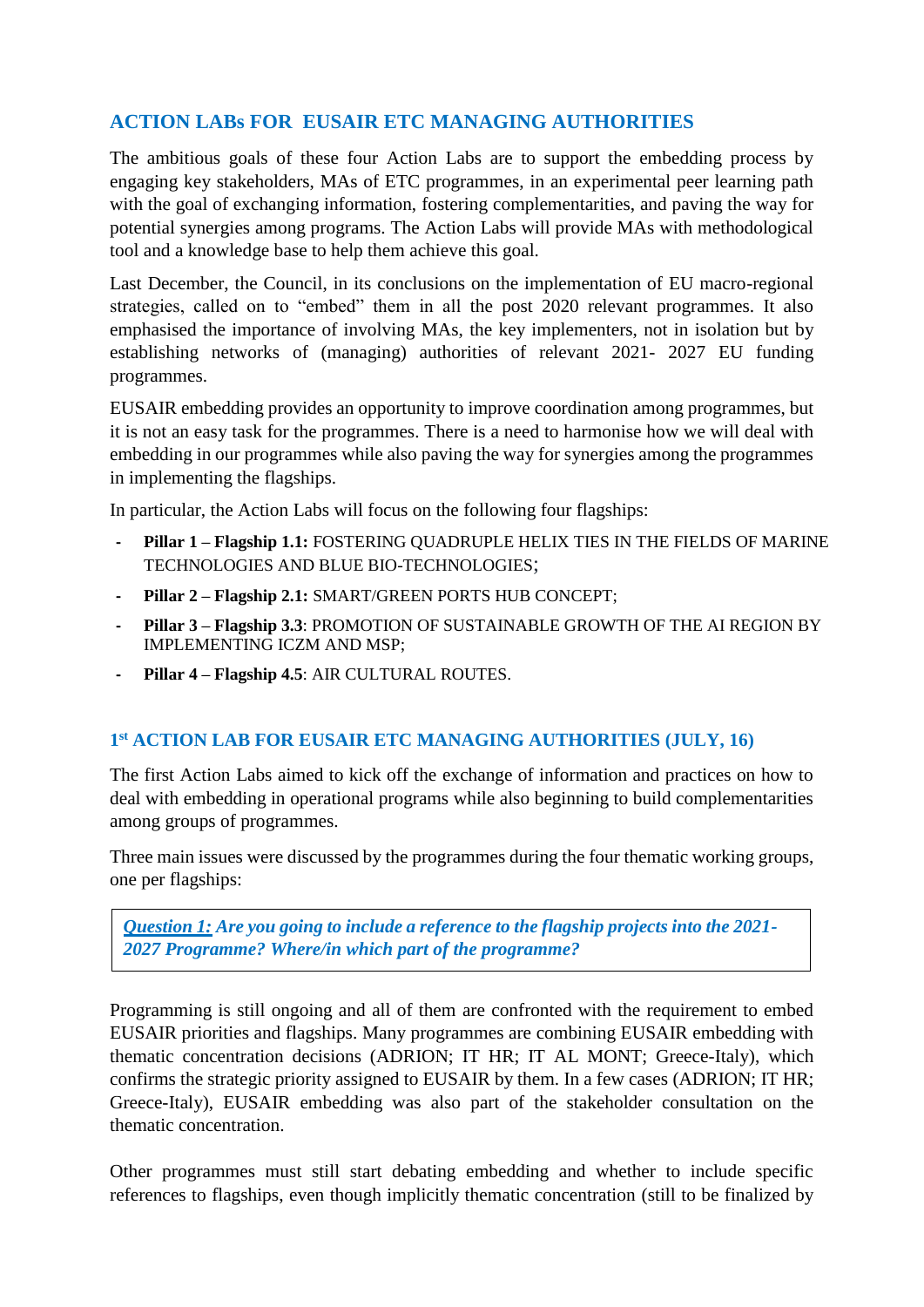the TF in the majority of cases) indicates some room for alignment with some flagships (ex. IPA CBC Croatia-Bosnia Herzegovina-Montenegro; Italy-Slovenia).

Programmes are invited to share their draft OP or portions of it dedicated to EUSAIR embedding in order to foster information and practice exchange with other MAs on how to deal with the embedding in the OP.



*Question 2***:** *What in your opinion are the more suitable OS for implementing the flagship?*

The discussion on thematic concentration provided interesting insights into the alignment of Policy and specific objectives 2021-2027 with the flagships. Participants, in particular, acknowledged that each flagship deals with different sub-topics (please see the data-cards on the flagships), implying that each flagship can refer to different OPs and SOs, as represented in the table below. Furthermore, the discussion has resulted in the identification of groups of programmes interested in specific topics of a flagship, which will serve as the basis for building complementarities in the next Action Labs *(see below Annex 1 for further details)*. Some programme was not ready to provide this information. Further discussion will be possible during the second Action Lab.

*. Question 3***:** *How do you foresee to capitalize past 2014-2020 projects and the experiences from the ADRION programme to embed the flagship in your OP*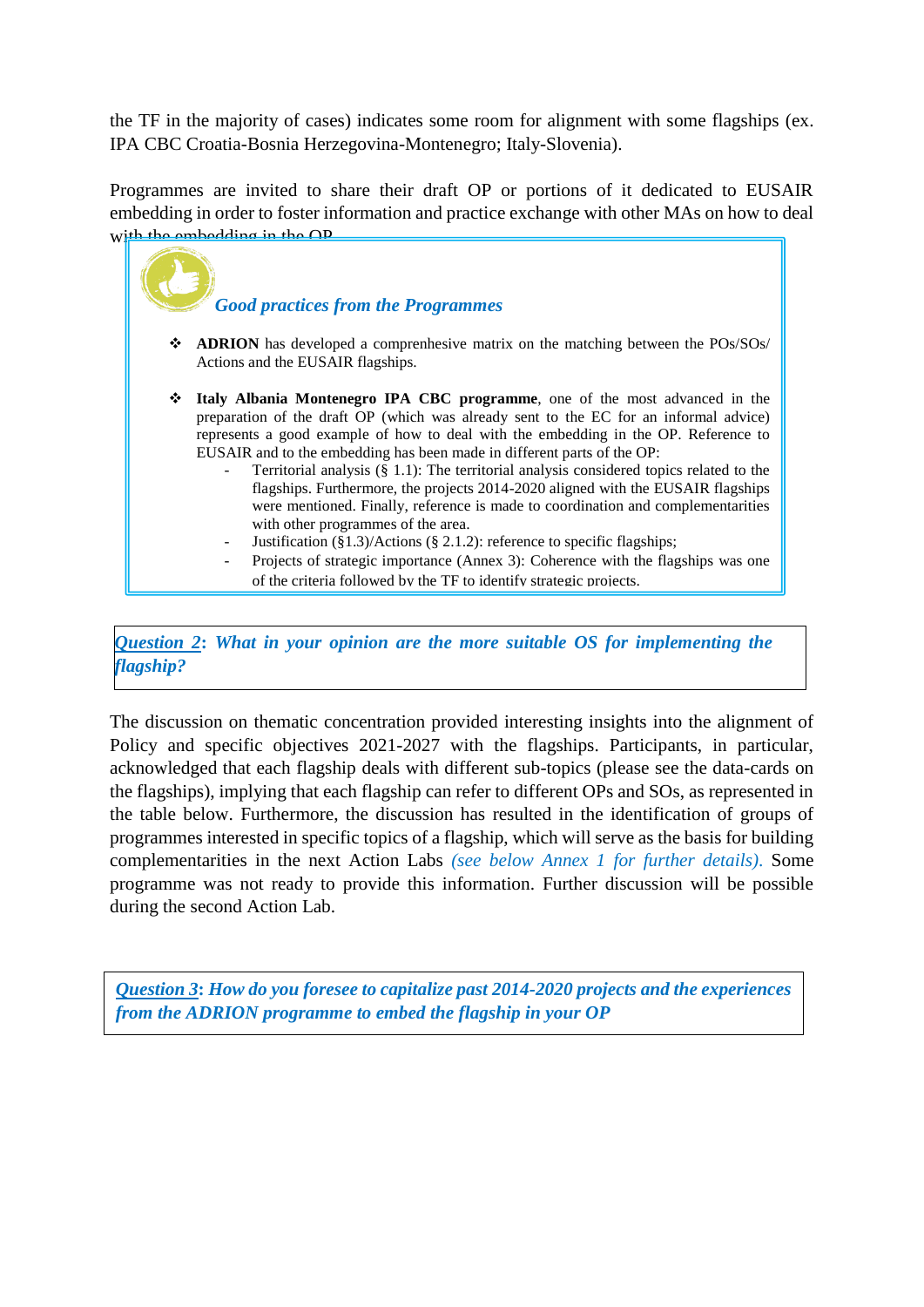Capitalisation is one of the primary mean to promote coordination among programmes, since the programming phase. Flagships do not start from scratch! The preliminary analysis conducted by the Italian National Authorities, as well as the booklets [on 2014-2020,](mailto:https://etc-eusair-network.eu/data) clearly demonstrate this.

The discussions in the working groups showed that many programmes got the message and are actively working to build embedding on



the 2014-2020 results. ADRION and IT HR can be considered as good practice (see below for further details), having launched a Thematic cluster approach in line with the flagships. Other programmes are seriously considering going in the same direction (IT AL MONT; Croatia-Serbia). Others are interested in capitalization activities, but the discussion is ongoing (IPA HR-BA-ME).

MAs considered it useful to follow the ADRION example and include experts (coordinators and experts supporting the TSGs from the Facility Point project) from the TGS EUSAIR in the process to make the process more effective.



- ADRION is at the forefront of this process, having launched the Thematic capitalisation clusters at the end of 2019, which include ADRION 2014-2020 projects that are directly related to EUSAIR priorities. Among the outcomes were new project ideas that can be considered as strategic projects for the years 2021-2027. The outcomes of ADRION Thematic Clusters could serve as a model for other programmes in the Adriatic and Ionian area looking to capitalize on ADRION's 2014- 2020 results.
- **\*** IT HR will soon launch a final call for proposals to use the Programme Savings, which will be limited to previous project beneficiaries and aimed at making the results more accessible and transferable, also in light of the next programming period. To that end, the programme will select IT-HR projects based on their links to EUSAIR Flagships, the SOs 2021-27 identified by the TF and the results of the ADRION Thematic clusters.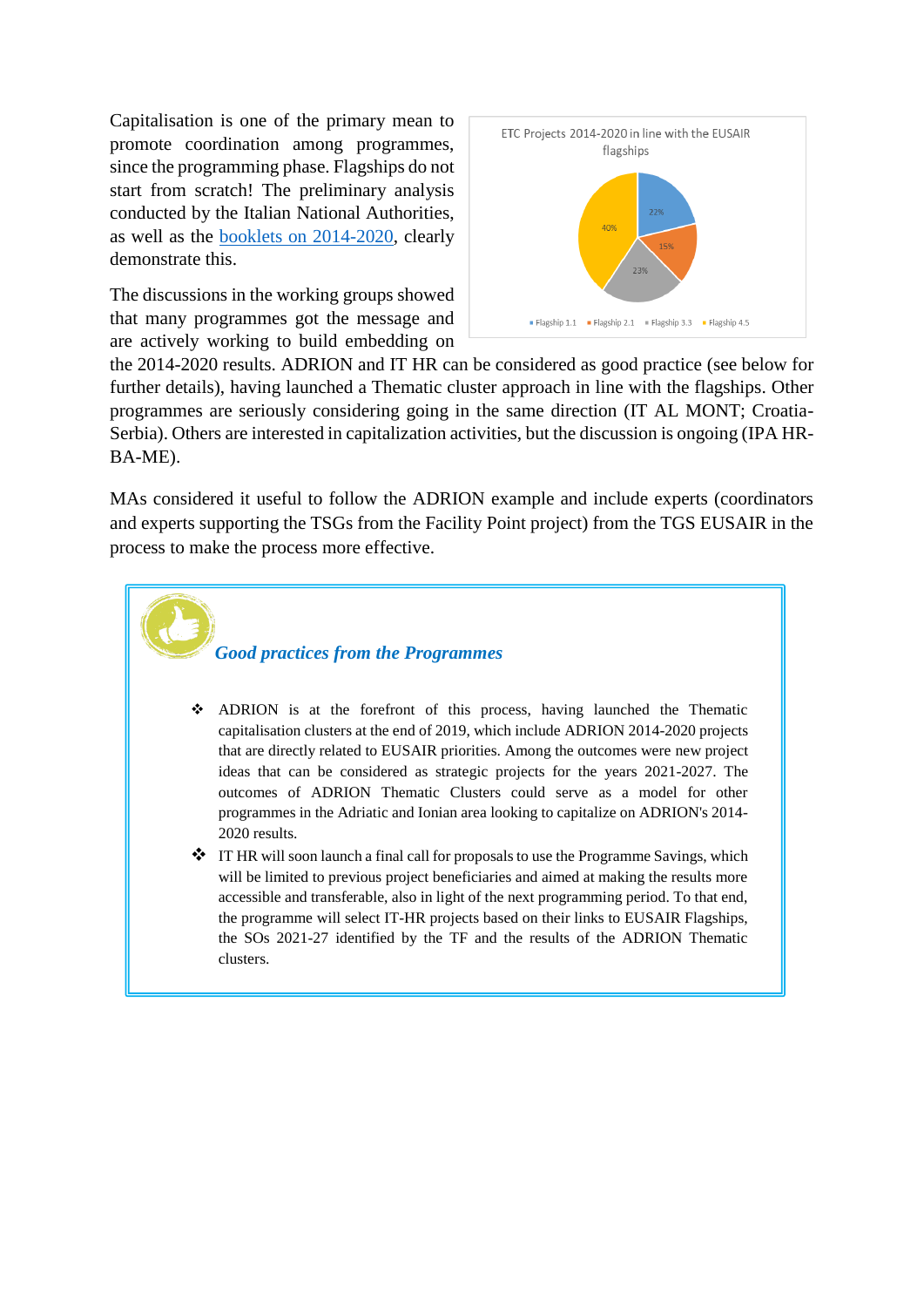

**The 2nd Action Lab will be held in September 2021!**

The second Action Lab will aim to build complementarities based on the types of actions envisaged by the various Adriatic and Ionian ETC programmes in relation to the various flagships. This will allow us to identify and discuss the specific support that each program will provide to a flagship. Furthermore, complementarities between groups of programmes will be defined.

The discussion will involve the MAs, TSG experts, Interact and EUSAIR Facility Point.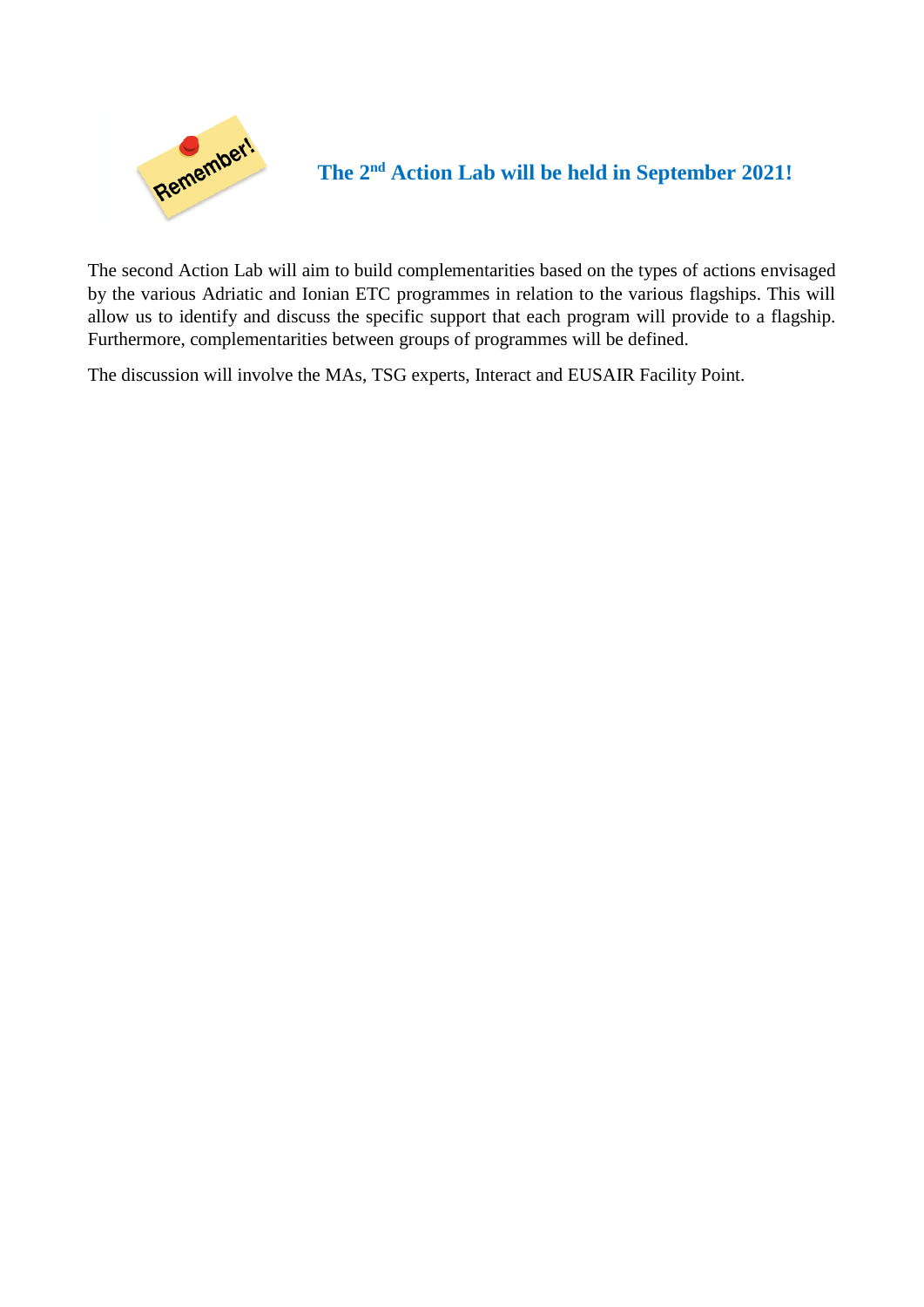## **ANNEX 1: Alignment of Policy and specific objectives 2021-2027 with the flagships**

| <b>EUSAIR</b><br>Flagship                                                                                                                                                                             | <b>Sub-topics</b>                                                                                                                  | <b>SOs</b>                                                                  | <b>AI ETC Programmes</b>                                                              |
|-------------------------------------------------------------------------------------------------------------------------------------------------------------------------------------------------------|------------------------------------------------------------------------------------------------------------------------------------|-----------------------------------------------------------------------------|---------------------------------------------------------------------------------------|
| Pillar $1-$<br>Flagship 1.1:<br><b>FOSTERING</b><br><b>QUADRUPLE</b><br><b>HELIX TIES IN</b><br>THE FIELDS<br>OF MARINE<br><b>TECHNOLOGI</b><br><b>ES AND BLUE</b><br>BIO-<br><b>TECHNOLOGI</b><br>ES | Innovation in<br>marine<br>and<br>blue-bio<br>technology                                                                           | 1.1 Research and innovation                                                 | ADRION;<br>IT HR;<br>IT AL MONT;<br>Greece-Italy*;<br>Interreg IPA<br>HR-BA-<br>$ME*$ |
|                                                                                                                                                                                                       |                                                                                                                                    | 1.4 skills for smart specialization                                         | ADRION;<br><b>IT HR</b>                                                               |
|                                                                                                                                                                                                       | <b>Blue</b> skills                                                                                                                 | 1.4 skills for smart specialization                                         | ADRION;<br>IT HR                                                                      |
|                                                                                                                                                                                                       |                                                                                                                                    | 4.2 education, training and lifelong<br>learning                            | IT AL MONT                                                                            |
| Pillar $2 -$<br>Flagship<br>2.1:                                                                                                                                                                      | Ports as energy<br>hub                                                                                                             | Not discussed                                                               |                                                                                       |
| SMART/GR<br><b>EEN PORTS</b><br><b>HUB</b><br><b>CONCEPT</b>                                                                                                                                          | Digitalisation<br>of the supply<br>chain                                                                                           | 3.2 transport mobility                                                      | ADRION;<br>IT HR:<br>Greece Italy*;<br><b>IT AL MONT</b>                              |
|                                                                                                                                                                                                       | Ports<br>and<br>circular                                                                                                           | 2.6 circular economy                                                        | ADRION;<br>Greece-Italy*                                                              |
|                                                                                                                                                                                                       | economy                                                                                                                            | 3.2 transport mobility                                                      | <b>IT HR</b>                                                                          |
| Pillar $3-$<br>Flagship 3.3:<br><b>PROMOTION</b><br><b>OF</b><br><b>SUSTAINABL</b><br><b>E GROWTH</b><br>OF THE AI<br><b>REGION BY</b><br><b>IMPLEMENTI</b><br>NG ICZM AND<br><b>MSP</b>              | MSP/ICZM<br>harmonised<br>approaches<br>Development<br>of data<br>for<br><b>MSP</b><br>MSP/ICZM -<br>Protecting the<br>environment | of<br>2.7<br>preservation<br>nature,<br>biodiversity, green infrastructures | ADRION;<br>IT HR;<br>Greece Italy*;<br>IPA CBC IT AL MONT;<br>Croatia-Serbia*         |
|                                                                                                                                                                                                       |                                                                                                                                    | 2.4 climate changes and risks                                               | ADRION;<br>IT HR;<br>IT AL MONT                                                       |
|                                                                                                                                                                                                       |                                                                                                                                    | 4.2 education, training and lifelong<br>learning                            | IT AL MONT                                                                            |
|                                                                                                                                                                                                       |                                                                                                                                    | 1.3 SMEs                                                                    | ADRION;<br>IT AL MONT                                                                 |
| Pillar 4-<br>Flagship 4.5:<br><b>AIR</b>                                                                                                                                                              |                                                                                                                                    | 1.1 Research and innovation                                                 | ADRION;<br>IT AL MONT;<br>Greece-Italy*                                               |
|                                                                                                                                                                                                       |                                                                                                                                    | 1.3 SMEs                                                                    | IPA CRO-BIH-MNE*                                                                      |